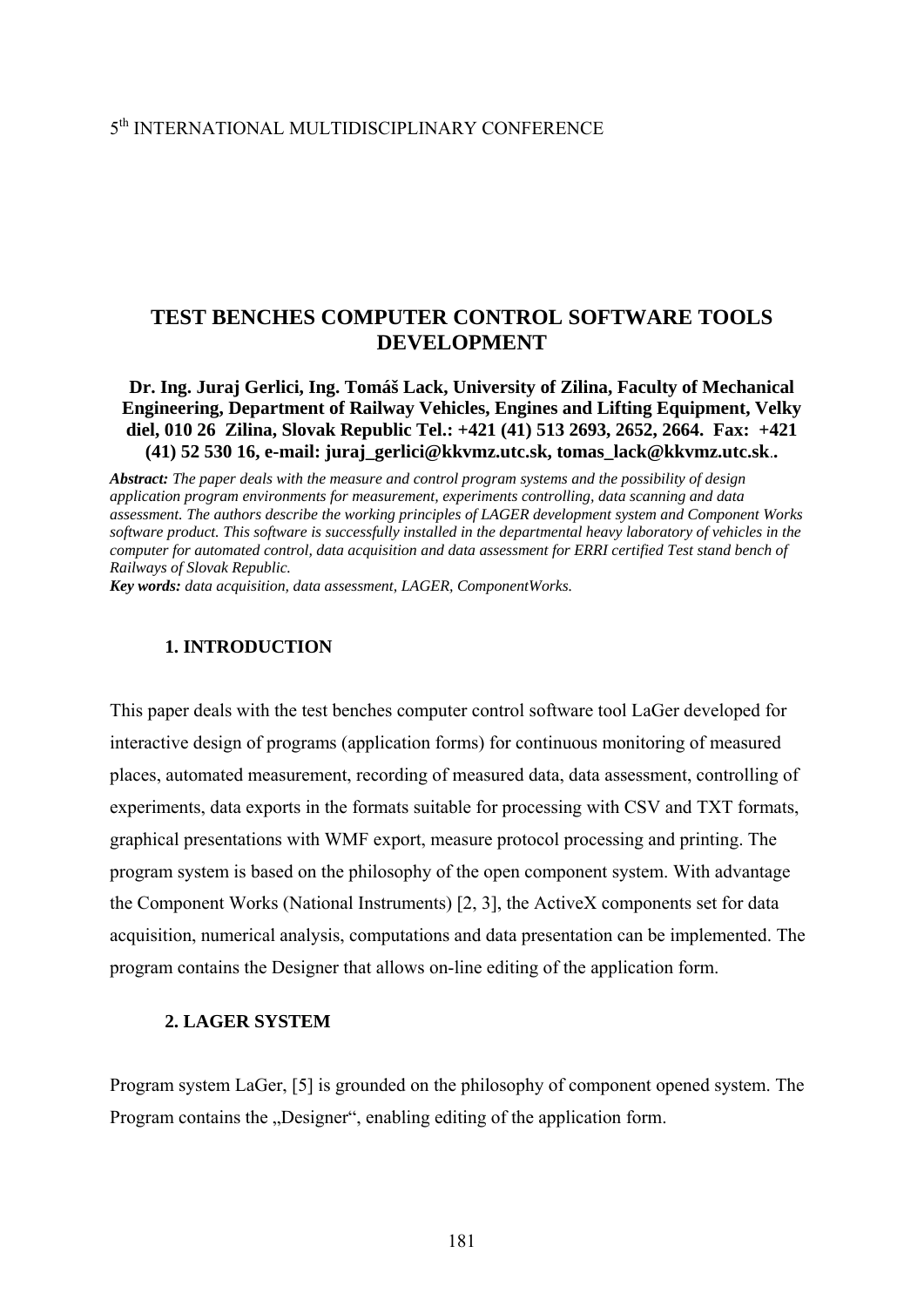

Fig. 1. Application form structure.

All activities are done during the program run. We can say that under editing of application form (Fig. 1.) we mean the creation of new instances of the registered components, their removal, settings of the published properties and assigning the methods for processing of the published events of these components. Setting of the published properties and events of the components is guarantied by "Object inspector" of the Designer. Setting of the component properties influences the behavior of the component and in the visual components the appearance and the location too. By assigning of the method to the given event of the component, we can guarantee the processing of the event by assigned method. As an example of the event (of the visual component) we can introduce

the press of the mouse klick over the component area, or the example of the event of the nonvisual component is the elapse of the time interval.

The central groups of the structure of the application form are the components representing the variables. These components serve as the data interface among the other components and they create the application data base too. These components can be, from the point of view of the order that they represent, separated in scalar, vector, 2D array and nD array groups. The visual base of the application form is made from the visual components of the user interface. By help of these components the application form communicates with the user. The aim of these components is to visualize the contents of the application data that represent the variables. The examples of those components are the buttons, roller menu, popup menu, components for text editing, components for graphs viewing and so on. Their common property is the reality, that they are visible.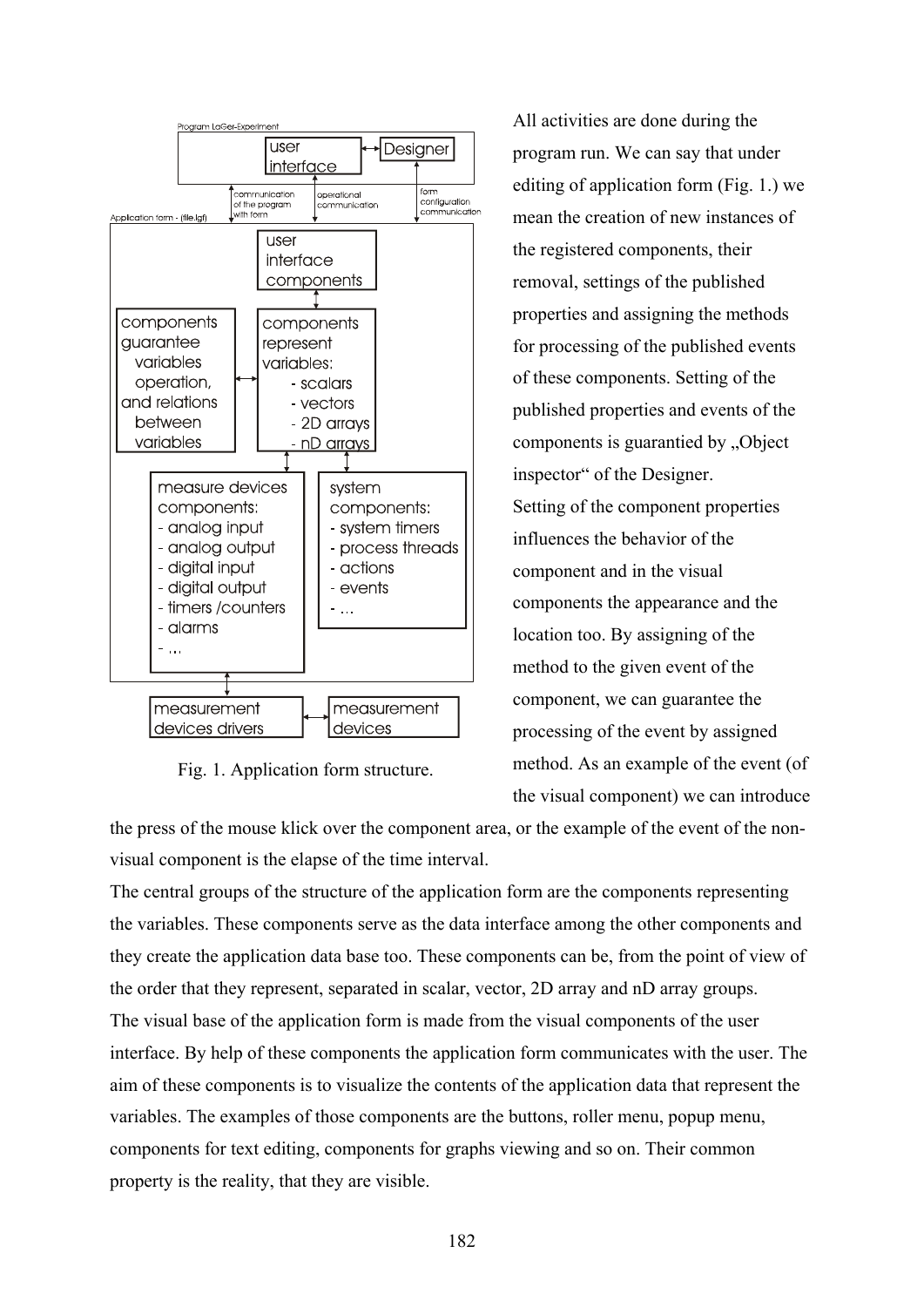

Fig. 2. The screen of application form in the programm LaGer in the regime of active Designer.

The components that guarantee the variables operation and inter-variables relationship are necessary for realization of the application intention (Fig.2.). The main representative of these components is the component that transforms the equation in the text form into the result in the desiderative form, most frequent in the numerical form.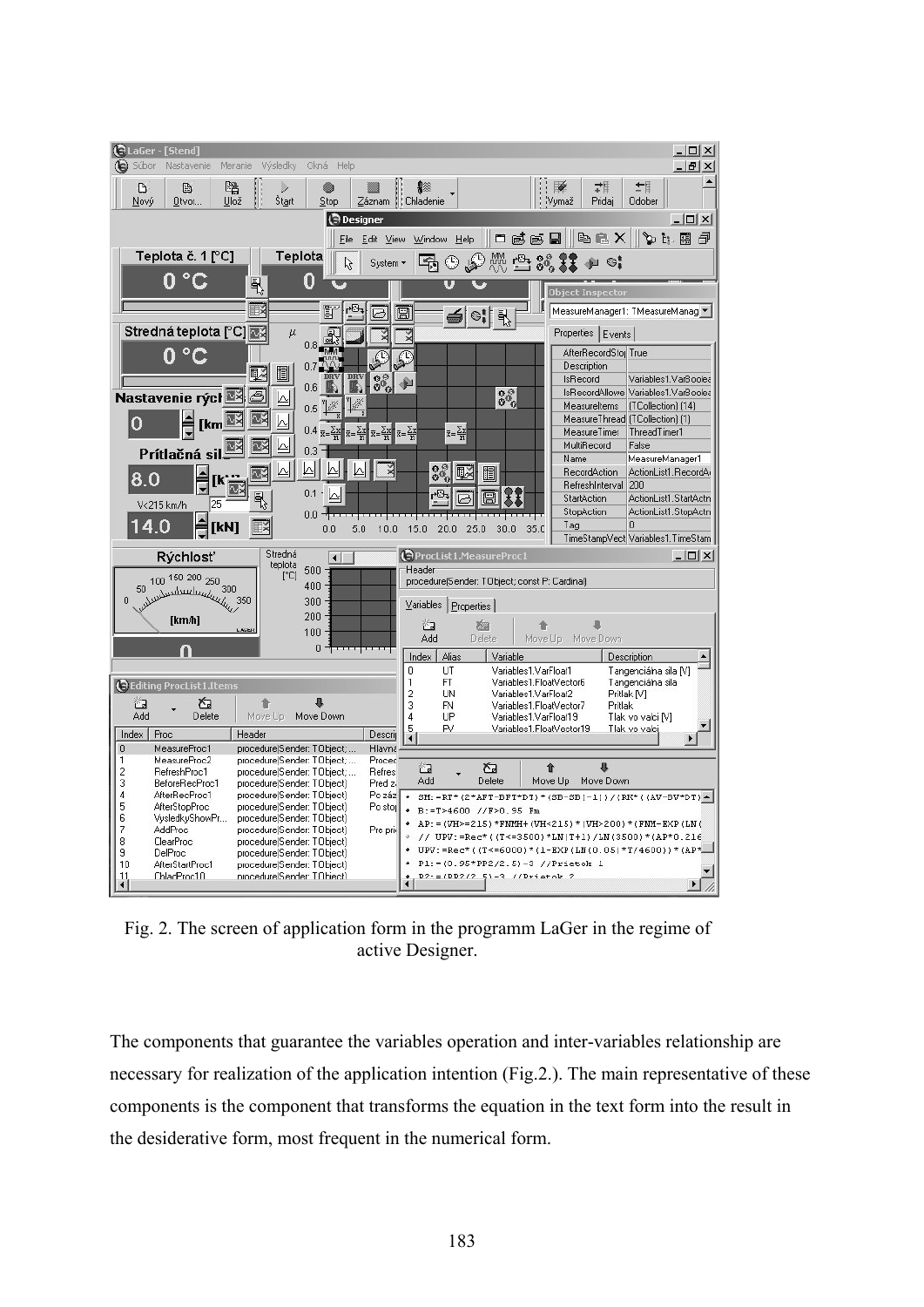

System component group guarantees the creation, control and timing of the program process thread for application form. Such characteristic thread of the measurement application is the measurement thread, in that the activity of the measurement devices component acts. Another function of these components is the operation centralization of the action, invoked by the user and the transmission of these actions to the relevant components. The example such components are the components representing the threads, system timer/counters, actions, methods and so on. The components of the measurement devices

Fig. 3. Schematic layout of system and its usage.

guarantee the co-operation of the application form with the drivers of the measurement devices. The variability of the connection is guaranteed by the reality, that the components are designed for each object of the measurement device has to correspond to the one component. It means, if the measurement device has the n-channels for analog input then in the application form are located n component for intercession analog input too and they are owned by the component representing the device.

Another component group are the components that allow the measurement protocol – form printing on the printer or the form can be exported in the Windows Meta File (WMF / EMF) format. The form can be compound from text arrays, tables, graphs and pictures.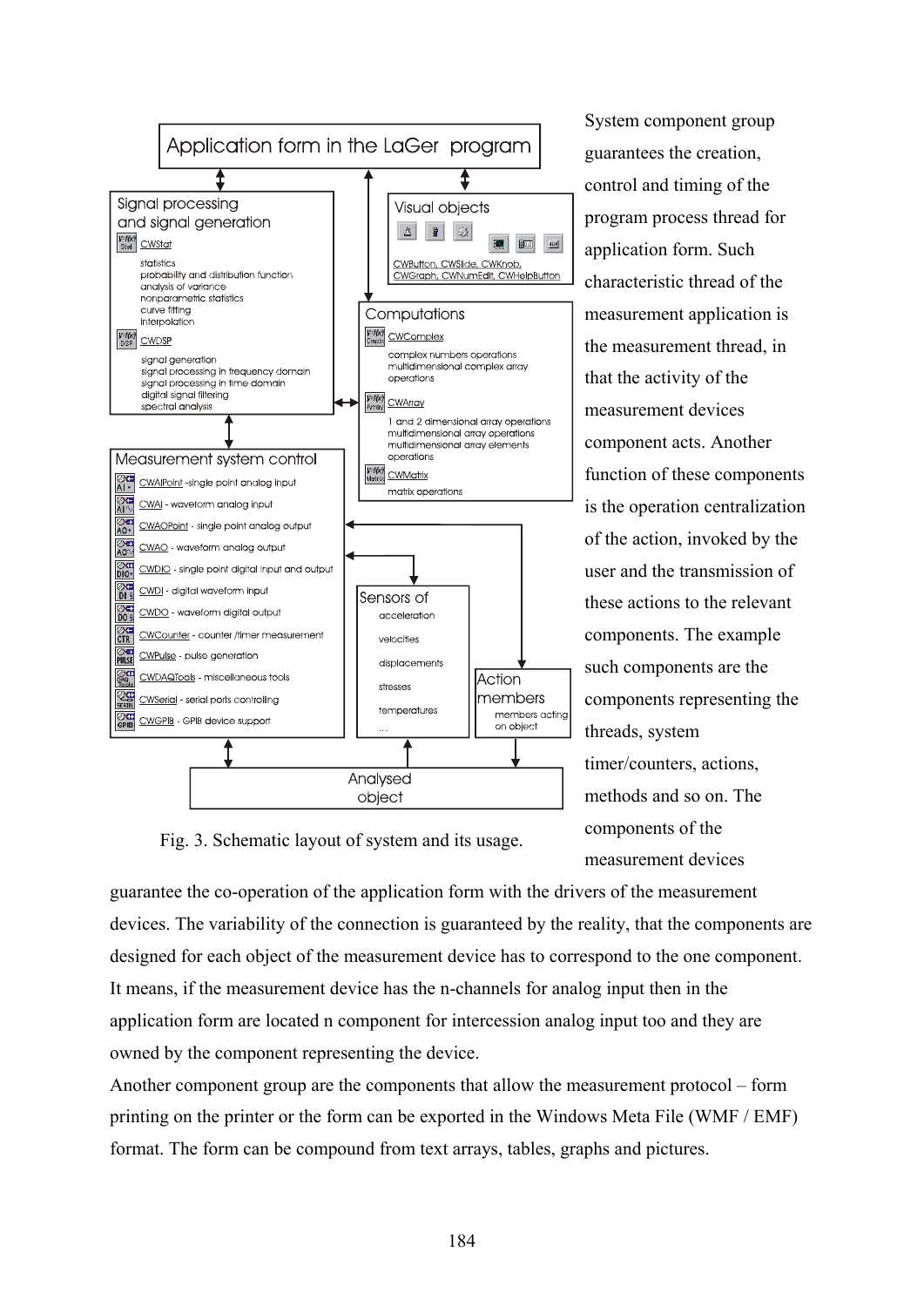The program allows inclusion of the Component Works objects into the LaGer form too. The Component Works is the ActiveX components set (from the National Instruments measurement software production) for the data acquisition, data assessment, numerical analysis and the data graphic presentation. The interface with analyzed object is guaranteed by the sensors of the various types (acceleration, velocity, movement, stress, strain, temperature...) and by action members. The data are transferred to action members, or they are recorded by the program. For data assessment the computational components are available, that implement the operations with complex algebra, multidimensional arrays, the members of the arrays and matrix operations. Until data in the correct form are, it is possible to use the components oriented for data processing and signal generation. The CW components communicate with the main program by the help of the properties, methods and events. It is possible to set the components properties just from the program, or from the pages of the properties, that are characteristic for ActiveX components. The visual components are the inseparable part of the CW. They wider the basic components of the development environment for the possibility of interactive program control and suitable visualization of the acquired and assessed data.

## **3. COMPONENT WORKS SYSTEM COOPERATION**

Component Works ™ (CW) [1, 4] is a collection of 32-bit ActiveX components for data acquisition, numerical analysis, numerical problem solution and data presentation. It is possible to implement them into other programs dedicated to requested aim by help of program means, that support the ActiveX component technology as MS Visual Basic, MS Visual C++, Borland Delphi, Borland C++ Builder. In the Fig. 3 is schematic layout such a program. Program is connected with analysed object through the sensors of various types (accelerations, velocities, position, voltages, temperatures…) and active members from which are data by means components aimed to measurement chain control (CWAIPoint, CWAI, CWAOPoint, CWAO, CWDIO, CWDI, CWDO, CWCounter, CWPulse and CWDAQTools) transported to active members, or saved by program. The program input are boundary conditions, start conditions and data that characterise the parameters of model for comparison and possible correction of computational model, computational method, computational parameters or algorithm of computation. The computational section of program can be programmed through available computational components that are implementing the complex arithmetic operation, multidimensional complex array, 1D, 2D and multidimensional array and array elements and matrix operations (CWComplex, CWArray and CWMatrix). If the